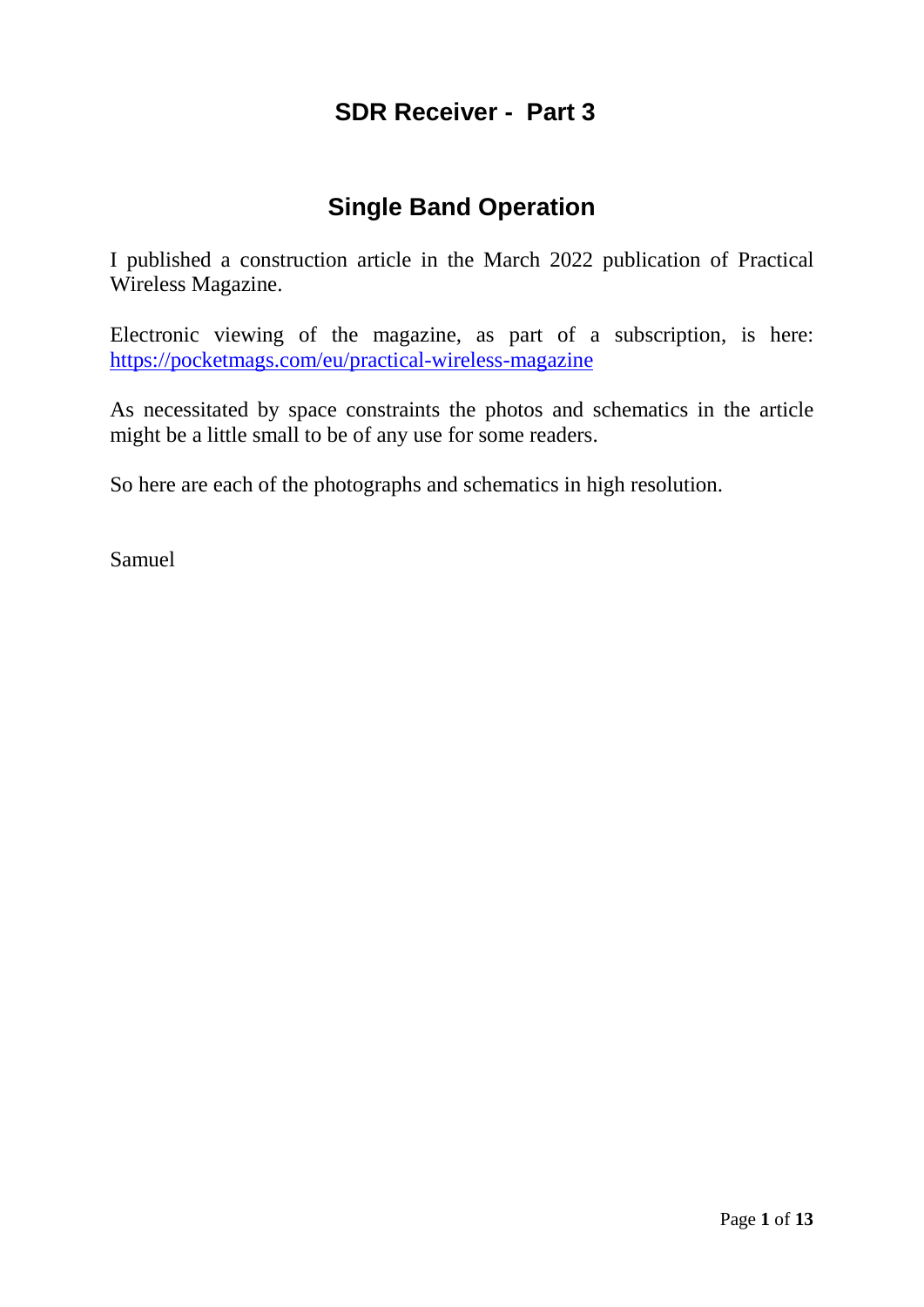

**Figure 1. Basic block diagram**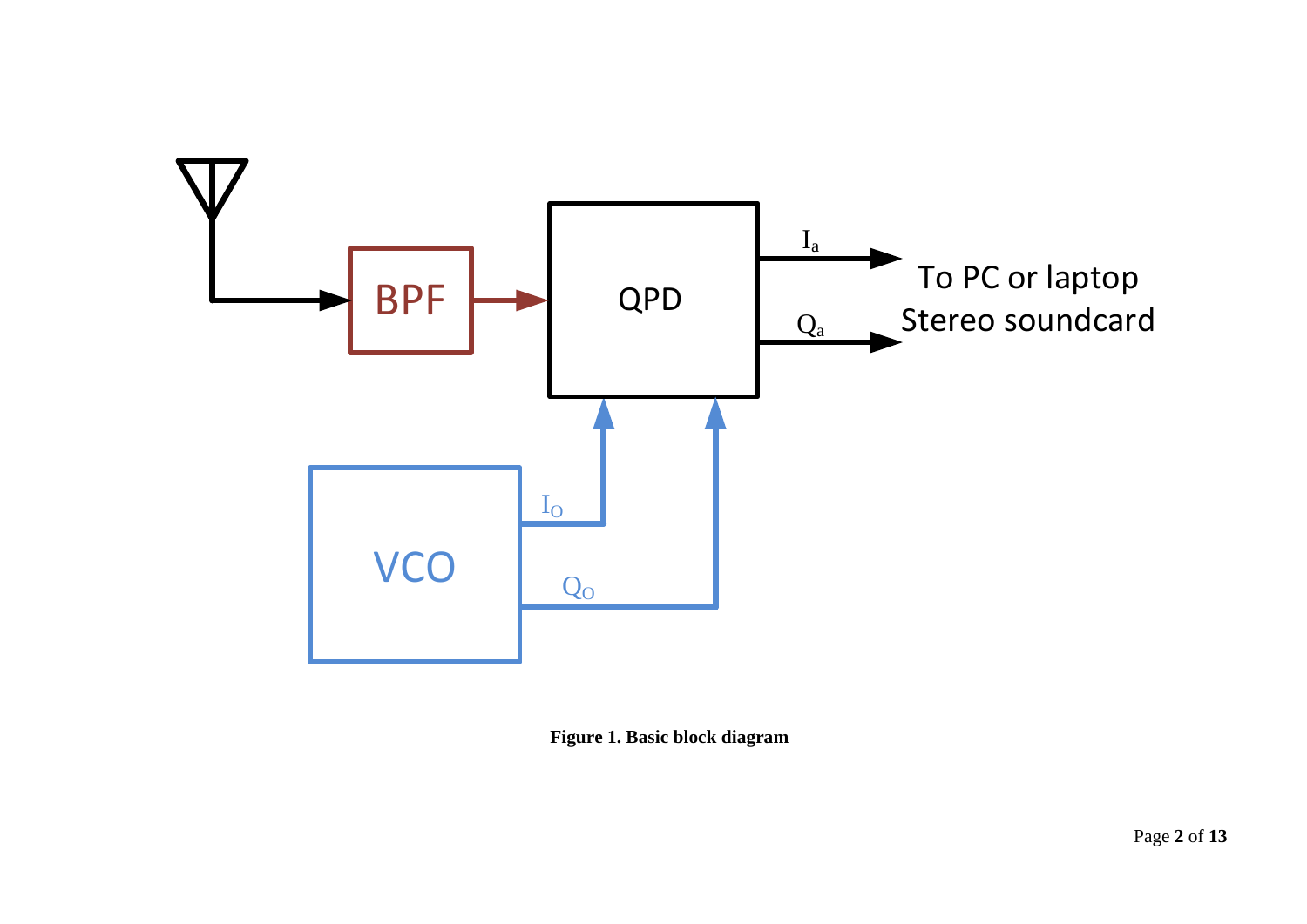

**Figure 2. QRP Labs 40m BPF**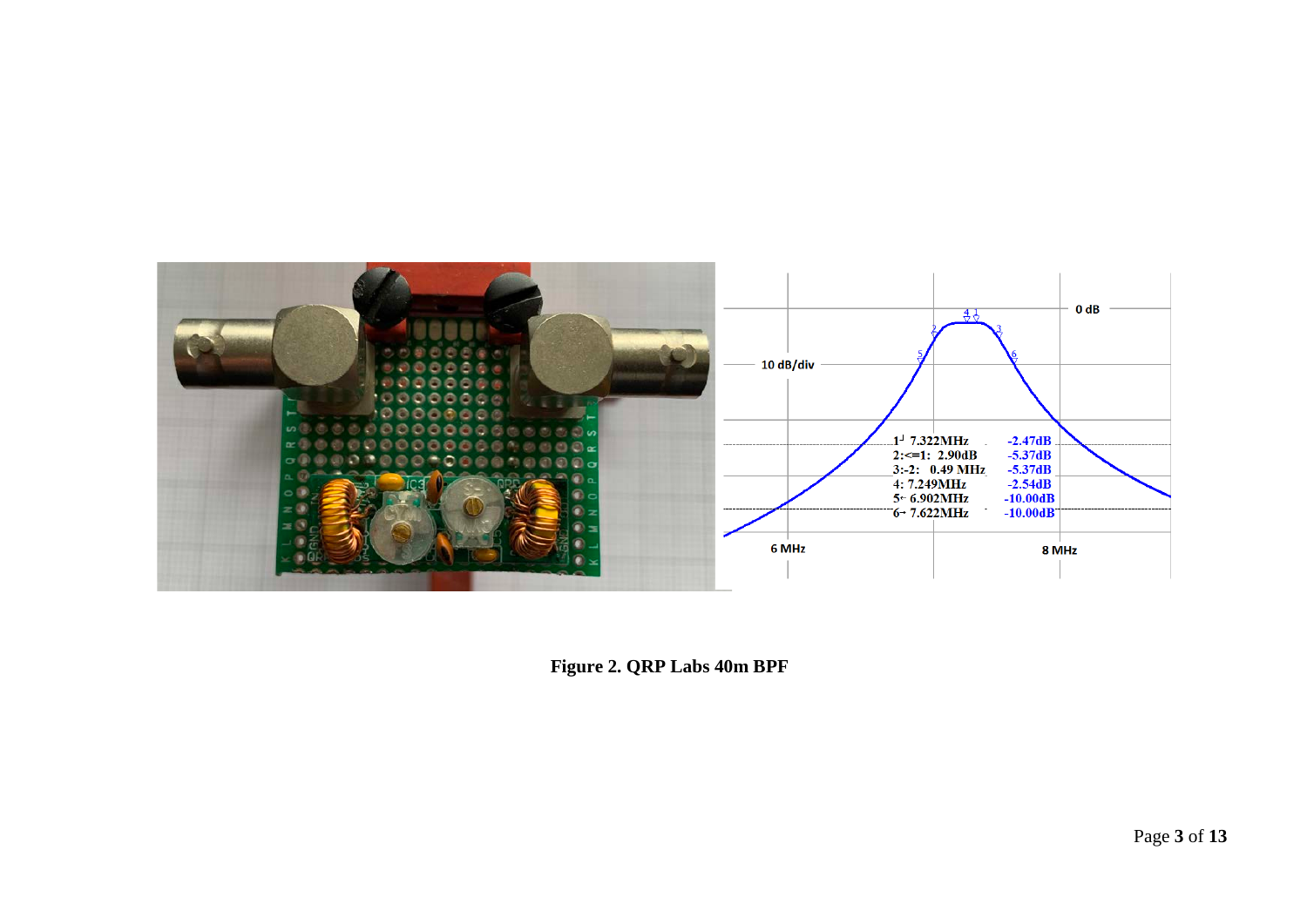

**Figure 3. Triple tuned filter schematic**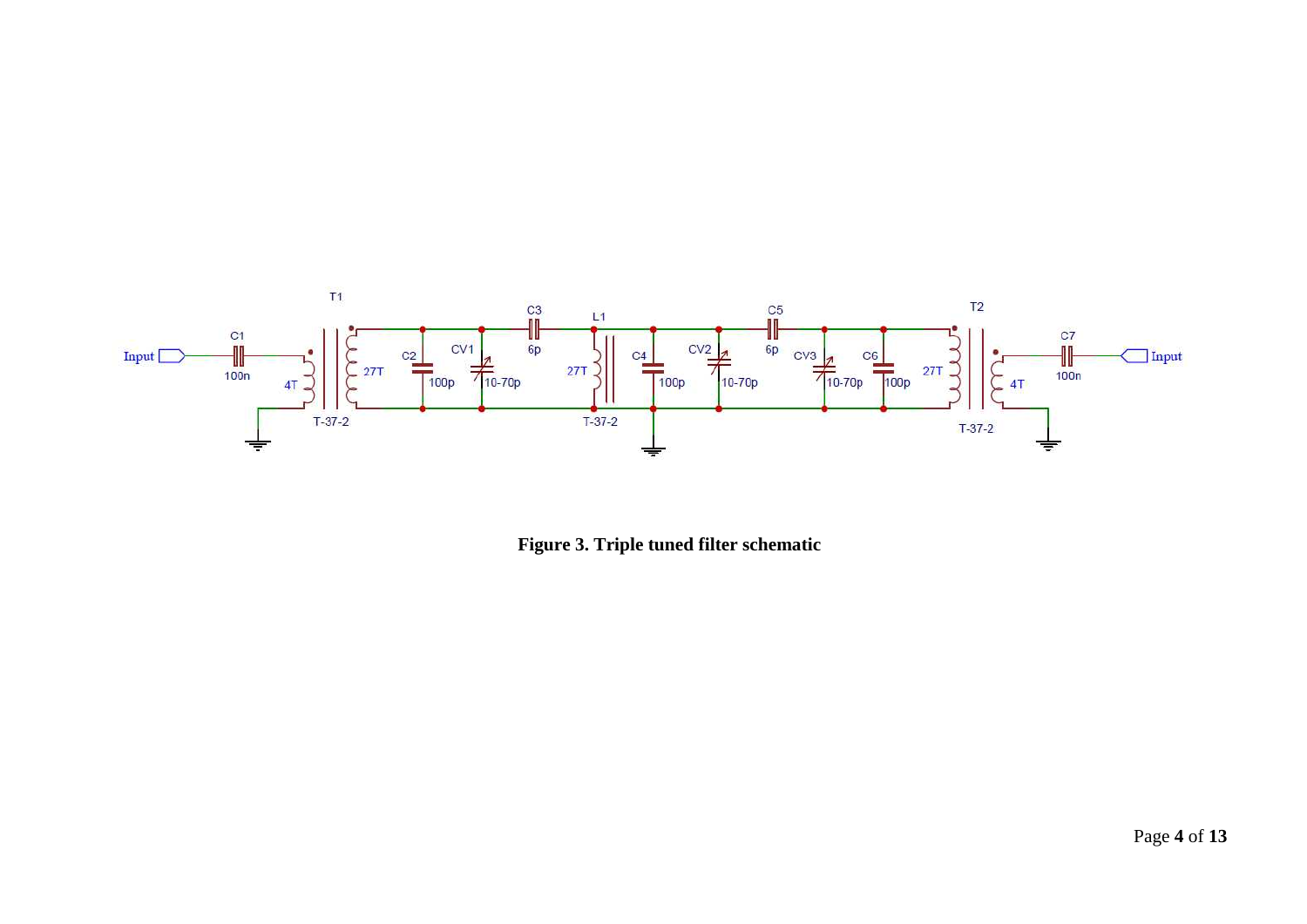

**Figure 4. Triple-tuned BPF Prototype**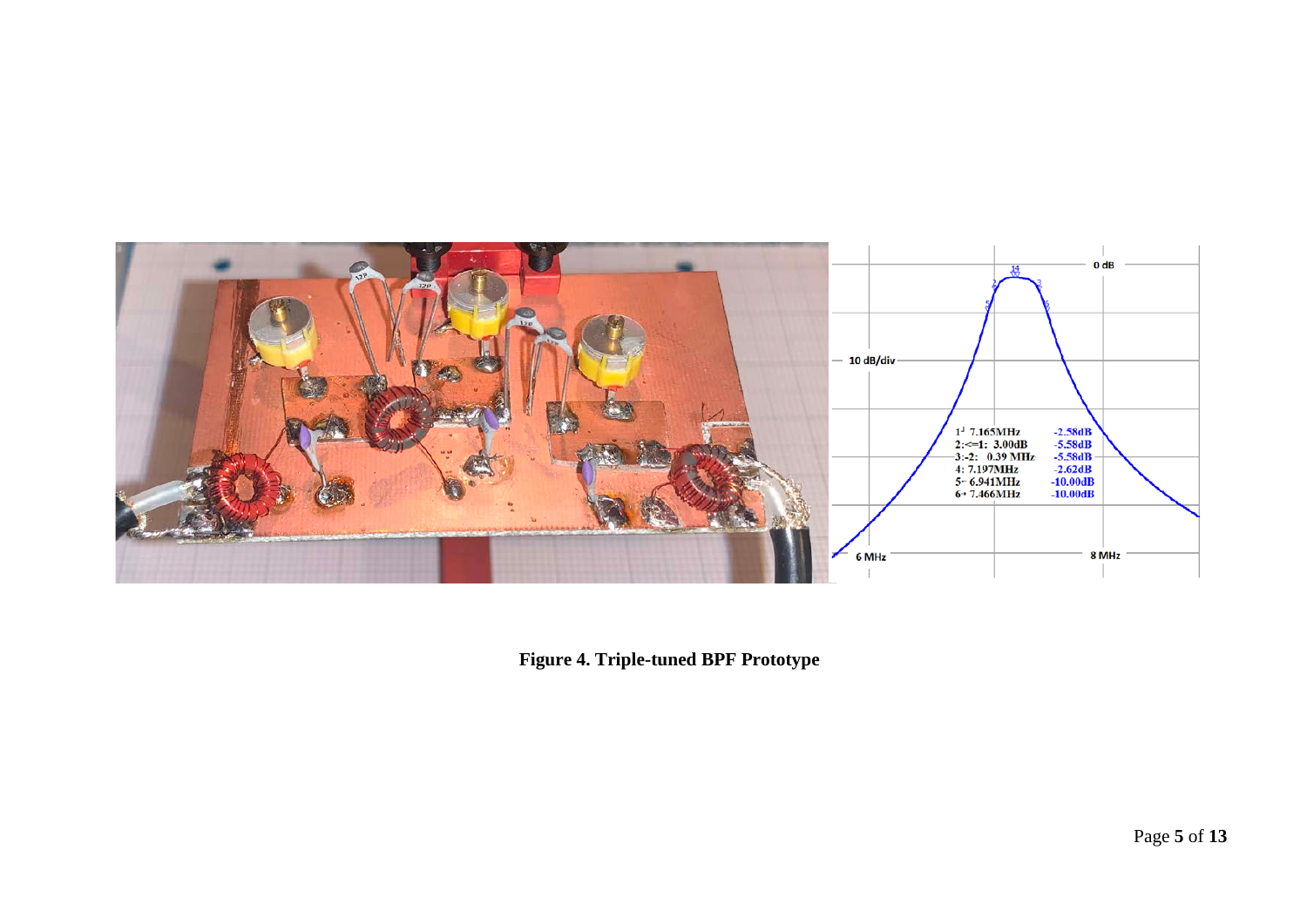

**Figure 5. Schematic diagram for the W0IYH BPF**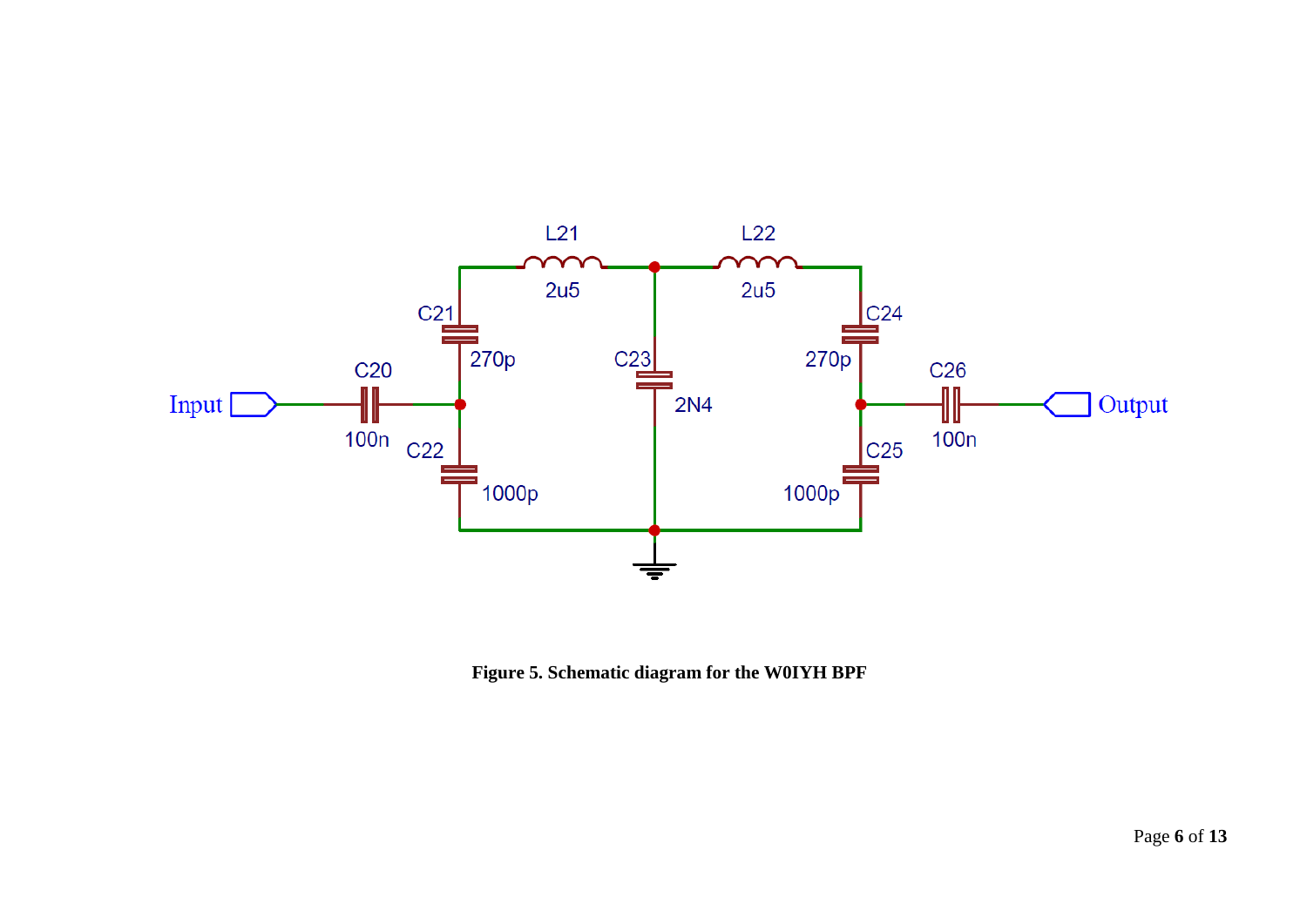

**Figure 6. WOIHY 40M BPF Prototype**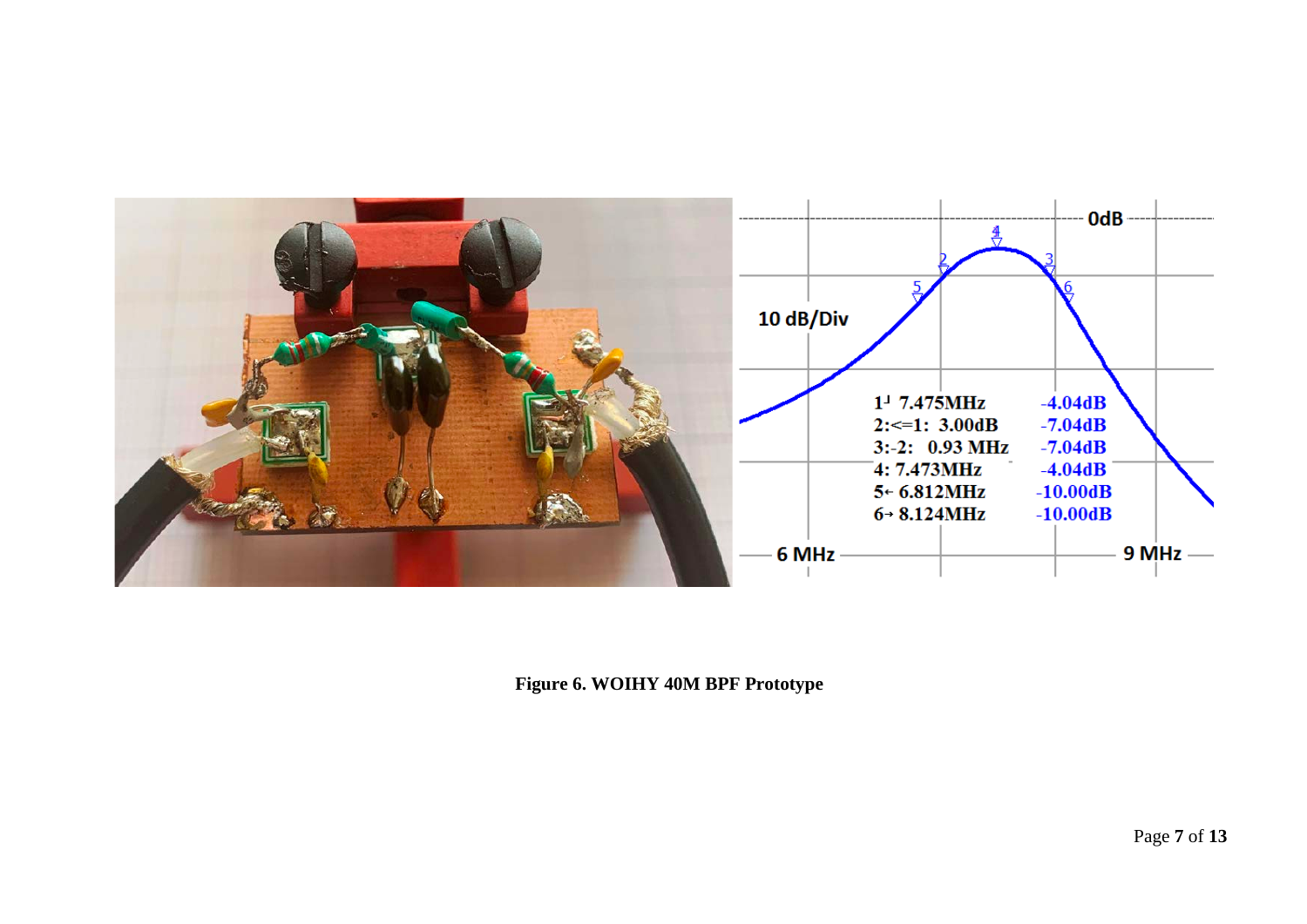

**Figure 7. Schematic for the fixed component BPF**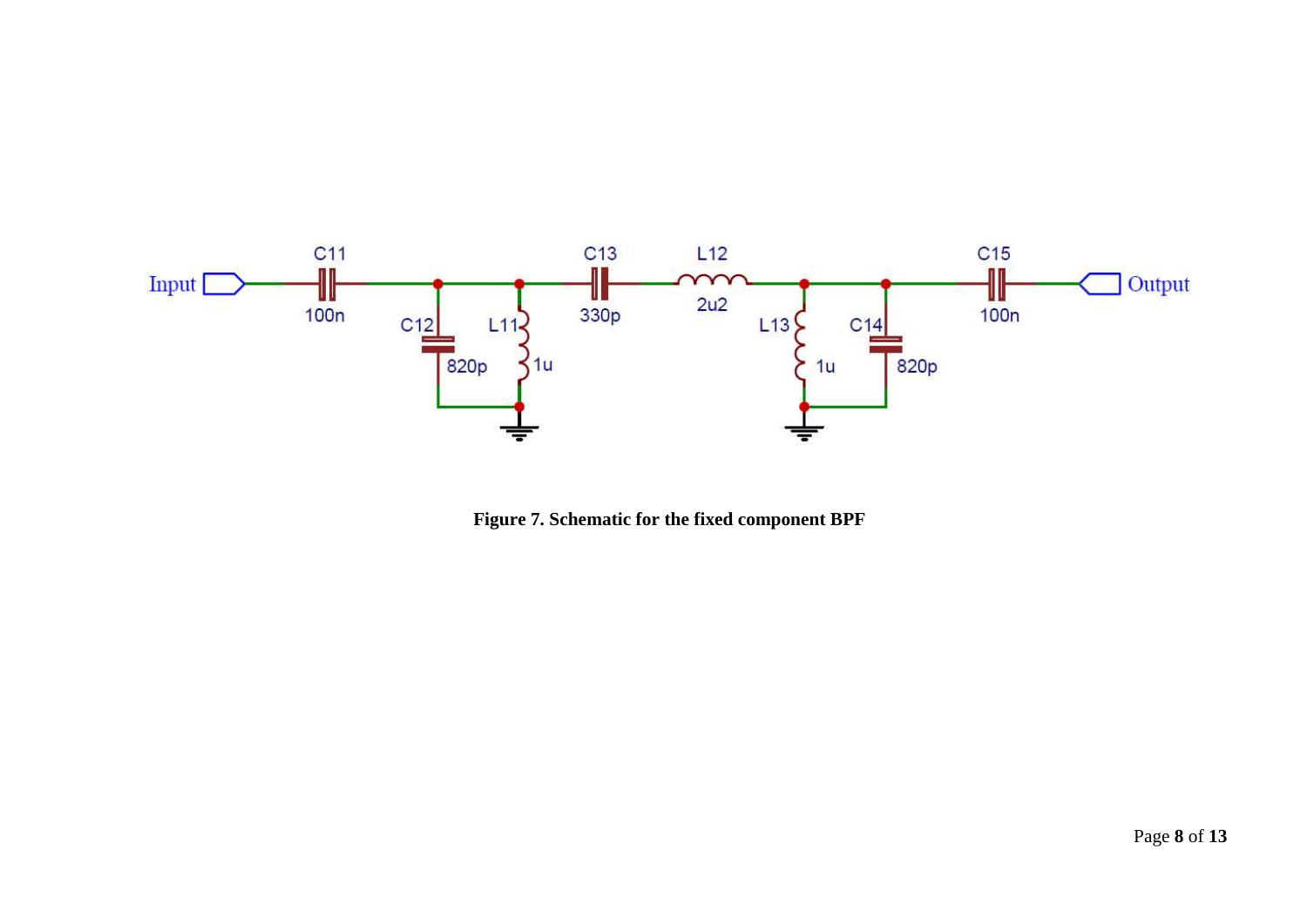

**Figure 8. Fixed component BPF Prototype**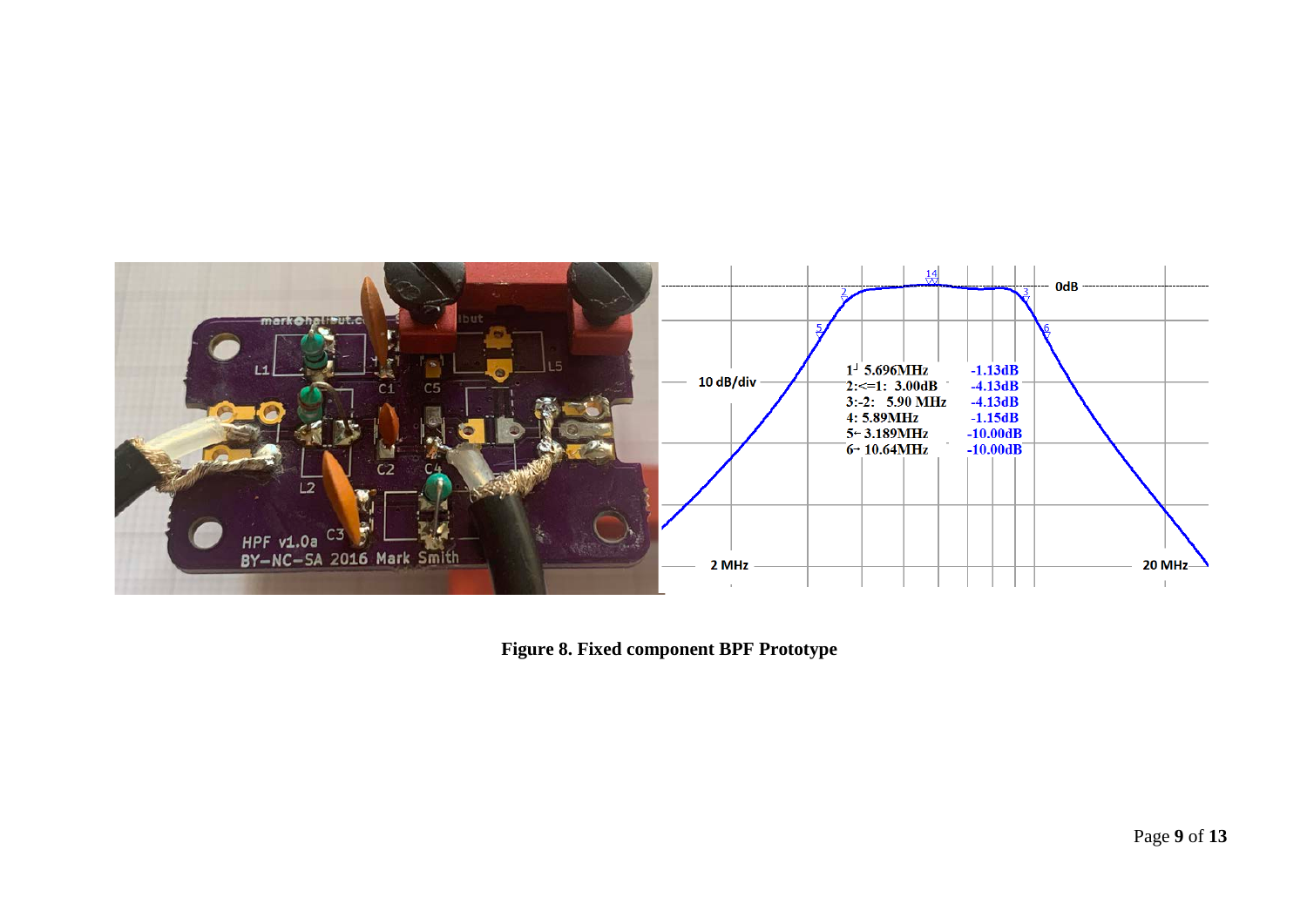

**Figure 9. VCO Schematic**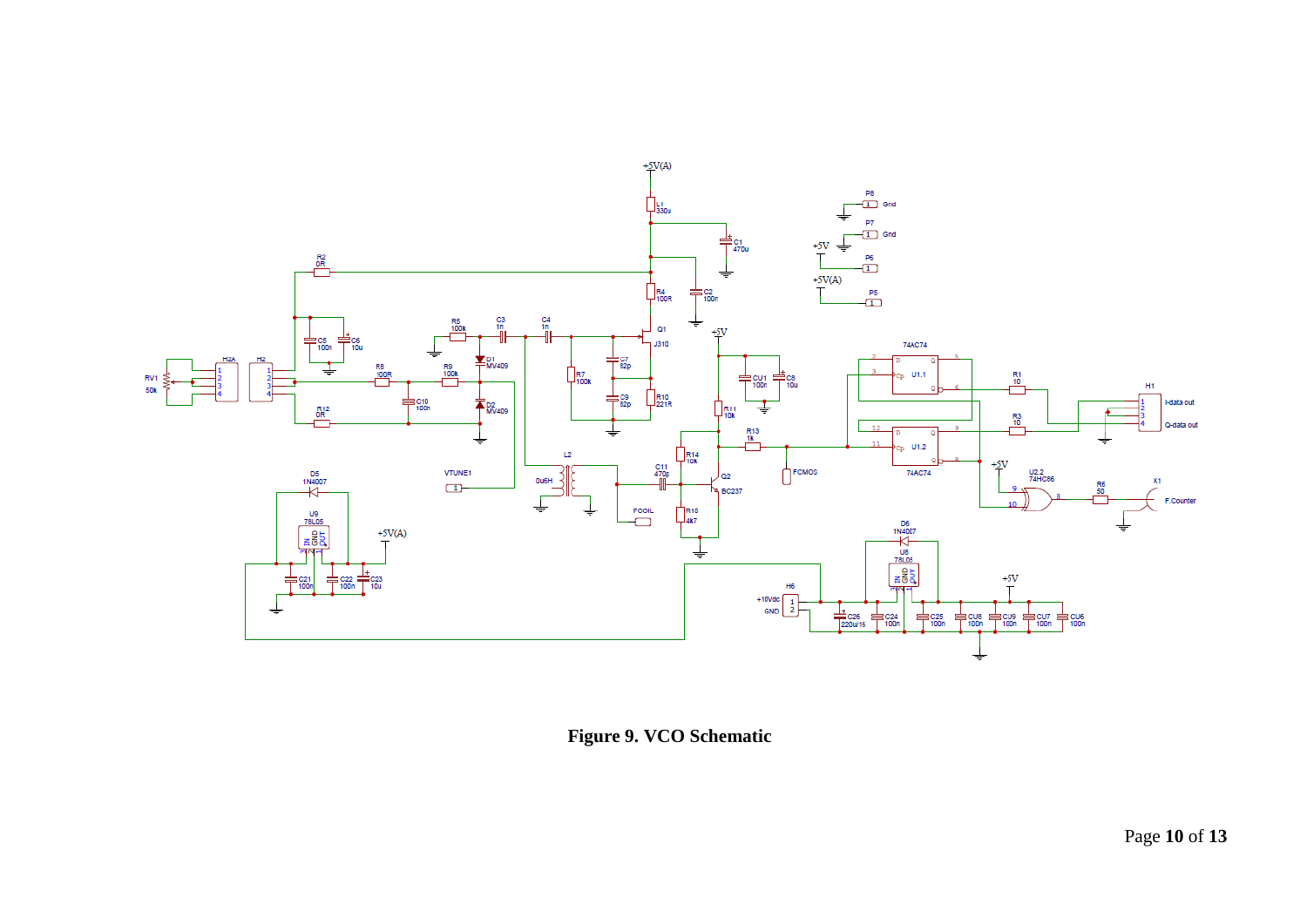

**Figure 10. The VCO and supporting circuitry.**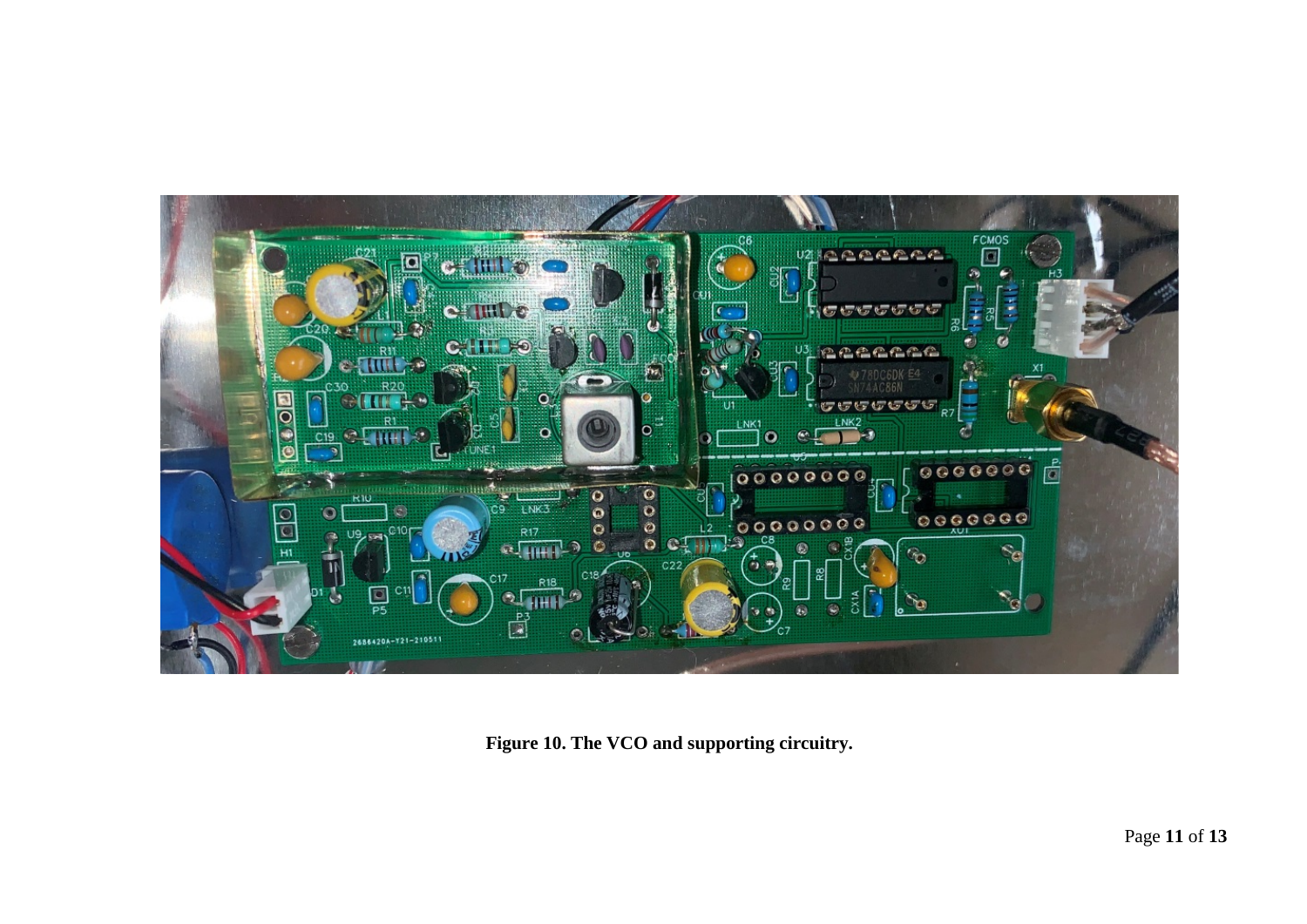

**Figure 11. Measuring the VCO**